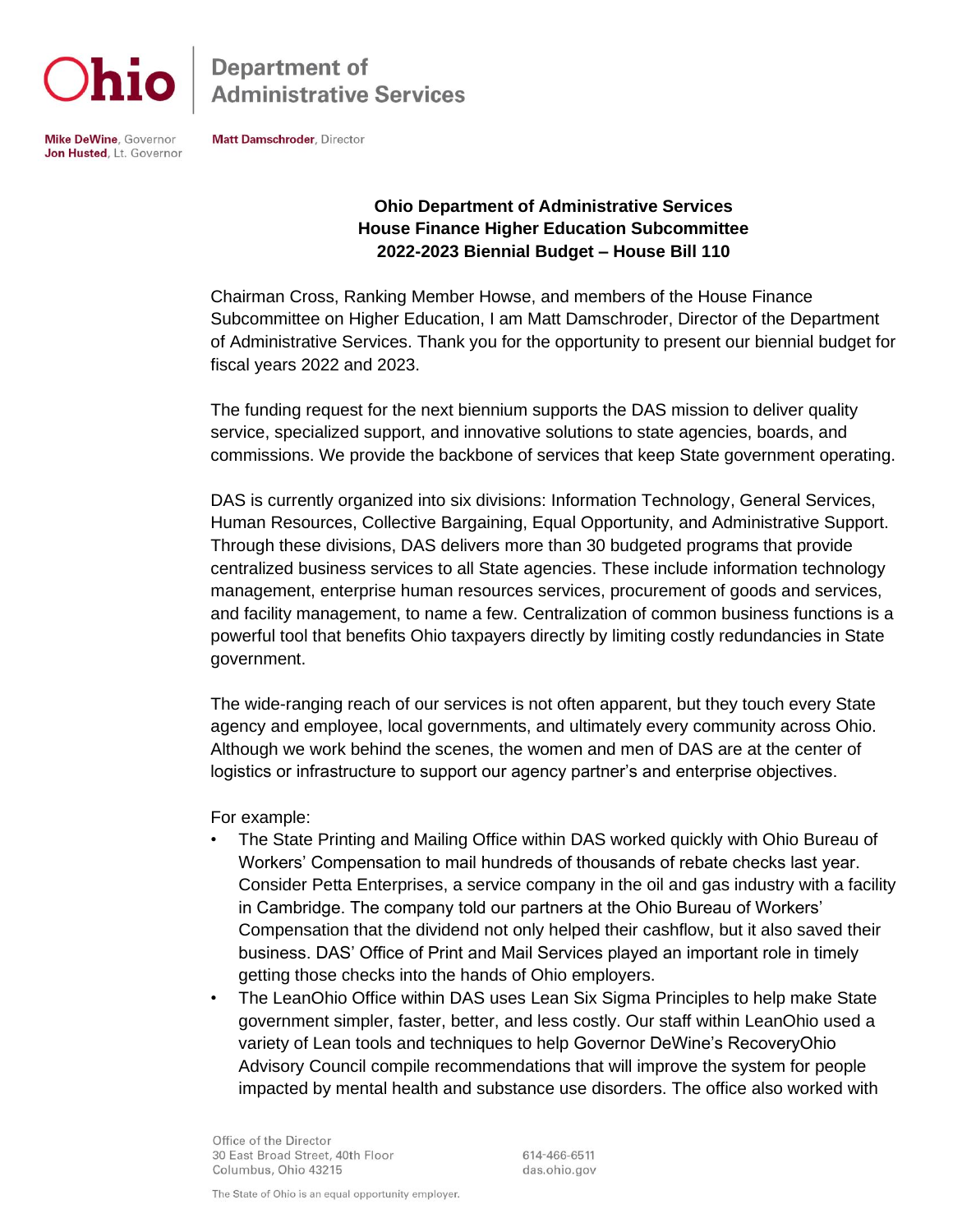the Children's Services Transformation Advisory Council to develop recommendations for improving the experience of children and families in the state's foster care system.

• Statewide infrastructure for the Multi-Agency Radio Communication System (MARCS) is managed by DAS. MARCS is a wireless, digital communications network for first responders that provides fiber optic and microwave technology to enable state, local, and federal agencies to communicate instantly with one another during public safety events. Douglas Swartz, Chief of Stark County's Canal Fulton Police Department, shared his appreciation for the system. Chief Swartz called MARCS the best upgrade in technology the department has utilized in his entire career. "The MARCS radio system is an outstanding asset for all of our law enforcement communities," he said.

These are just a few examples of DAS-aided projects that are making a real difference for many Ohioans. DAS is rarely on the front lines, but we embrace our role in backing those who are. Our leadership and support for government business functions enable other State agencies, boards, and commissions - and many local government agencies - to concentrate resources, including financial resources, on their core missions.

Much like our everyday work, the agency's role in Ohio's response to the pandemic has been unseen by many but felt far and wide, touching both the public and private sectors, and citizens across the state. From the procurement of needed personal protective equipment (PPE) for distribution across the state to helping the State workforce move to teleworking, to connecting Ohioans to important news and updates they need to remain safe and healthy.

The DAS budget request reflects our ongoing role in supporting State government operations through this historic moment, as well as meeting the day-to-day needs of the state government enterprise. This budget contains annual decreases of approximately three percent in fiscal year 2022 and then approximately one percent in fiscal year 2023.

Most DAS operations are supported by non-General Revenue Fund (GRF) funds that receive revenue from State agency customers for the services we deliver. DAS' pay-touse services include human resources, collective bargaining, and procurement services, as well as operation of IT systems, to name a few. We are constantly looking for opportunities to realize savings for the State as an enterprise. Across the board, the team at DAS works hard to hold down costs so that the rates we charge for our services are as low as possible.

Overall, only 17 percent of the DAS fiscal year 2021 budget comes from the GRF. The bulk of the agency's GRF funding request – 76 percent – pays for debt service, the cost of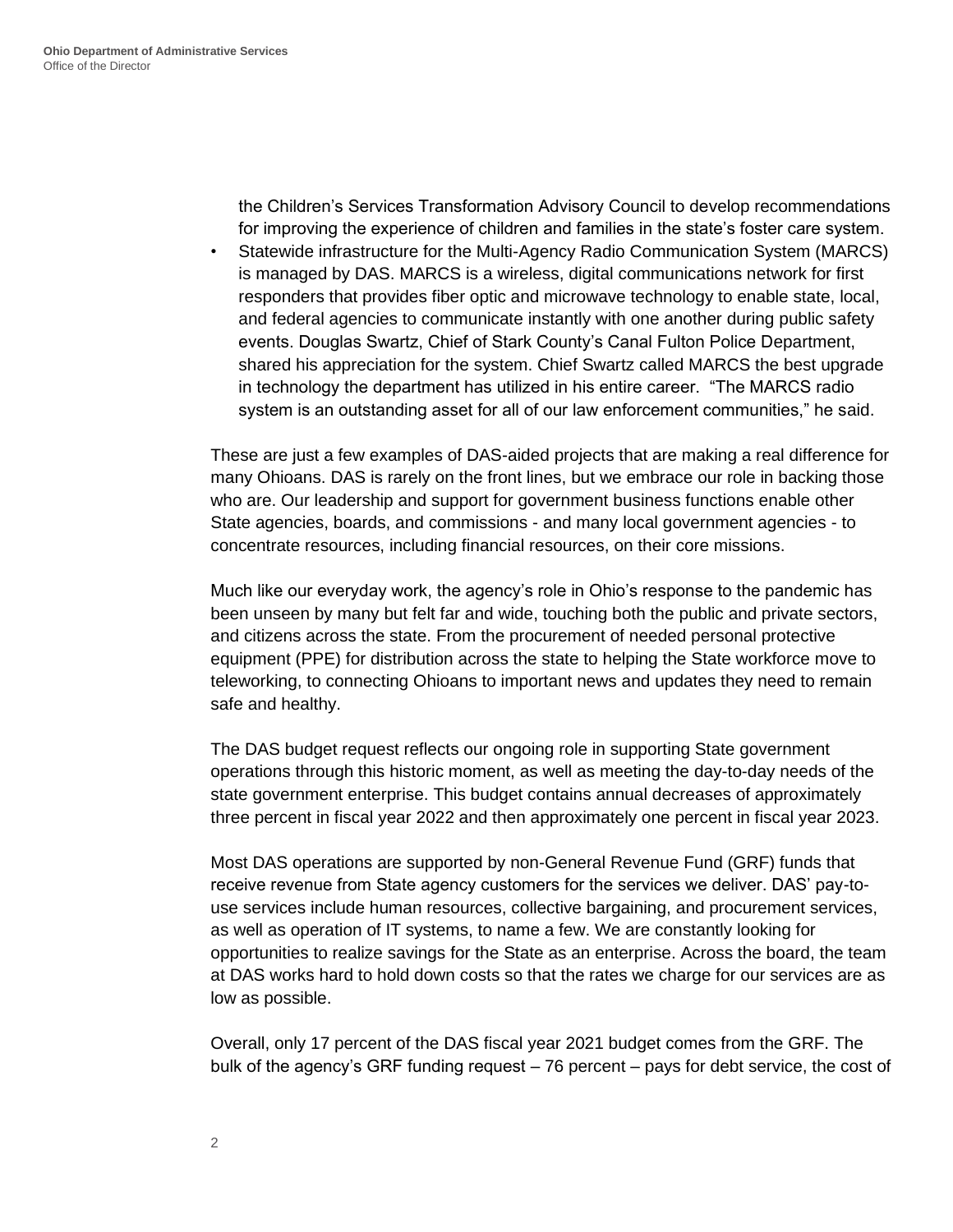vacant space, rent payments on behalf of elected officials in buildings owned and managed by DAS, and some executive branch administrative and personnel costs.

Within the many services that DAS provides, there are several initiatives, some of which are new, that I would like to highlight.

As part of this operating budget request, DAS and the Development Services Agency (DSA) propose to merge the business certification programs currently within our Equal Opportunity Division to the DSA Minority Business Development Division. This includes the Minority Business Enterprise; Encouraging Diversity, Growth, and Equity; Women's Business Enterprise; and Veteran-Friendly Business Enterprise programs. This move will reduce bureaucracy and align with the DSA's core mission to assist small and minority businesses with their growth and development. The DSA will provide additional support to Ohio minority- and disadvantaged-businesses to foster growth and job creation, utilizing the regional network of Small Business Development Centers, Minority Business Assistance Centers, procurement and export assistance centers, and manufacturing and business innovation assistance. As a result, the DAS budget request does not include a GRF request for the DAS Equal Opportunity Division, and instead, the bulk of the funding previously appropriated to that line item is now reflected in the DSA request to correspond with that move.

An area where DAS is requesting new GRF funding is for a proposed central warehouse service. If approved, these new resources will enable DAS to conduct a needs analysis, business case determination, and presumably initial implementation activities, to establish a central warehouse service. The need for this service became clear as DAS worked to support various State agencies with housing and distributing critical PPE inventory for the State's pandemic response. A central warehouse facility used by multiple agencies would create efficiencies and economies of scale around space, tools, and staffing. We envision this new service shifting away from GRF support in favor of a cost-recovery rated service model managed by DAS in fiscal years 2024 and 2025.

DAS' budget request also supports several major State government initiatives.

The first is related to the COVID-19 response in our building and office environments that will continue to impact operating costs as we enter the biennium. Our request proposes a 7.4 percent increase in fiscal year 2022 and an additional one percent in fiscal year 2023 for the continued protection of employees and visitors of DAS-managed facilities. These costs include additional sanitization supplies, cleaning services, social distancing resources, as well as increased operating and utility costs attributable to increased HVAC filtration and air turnover requirements.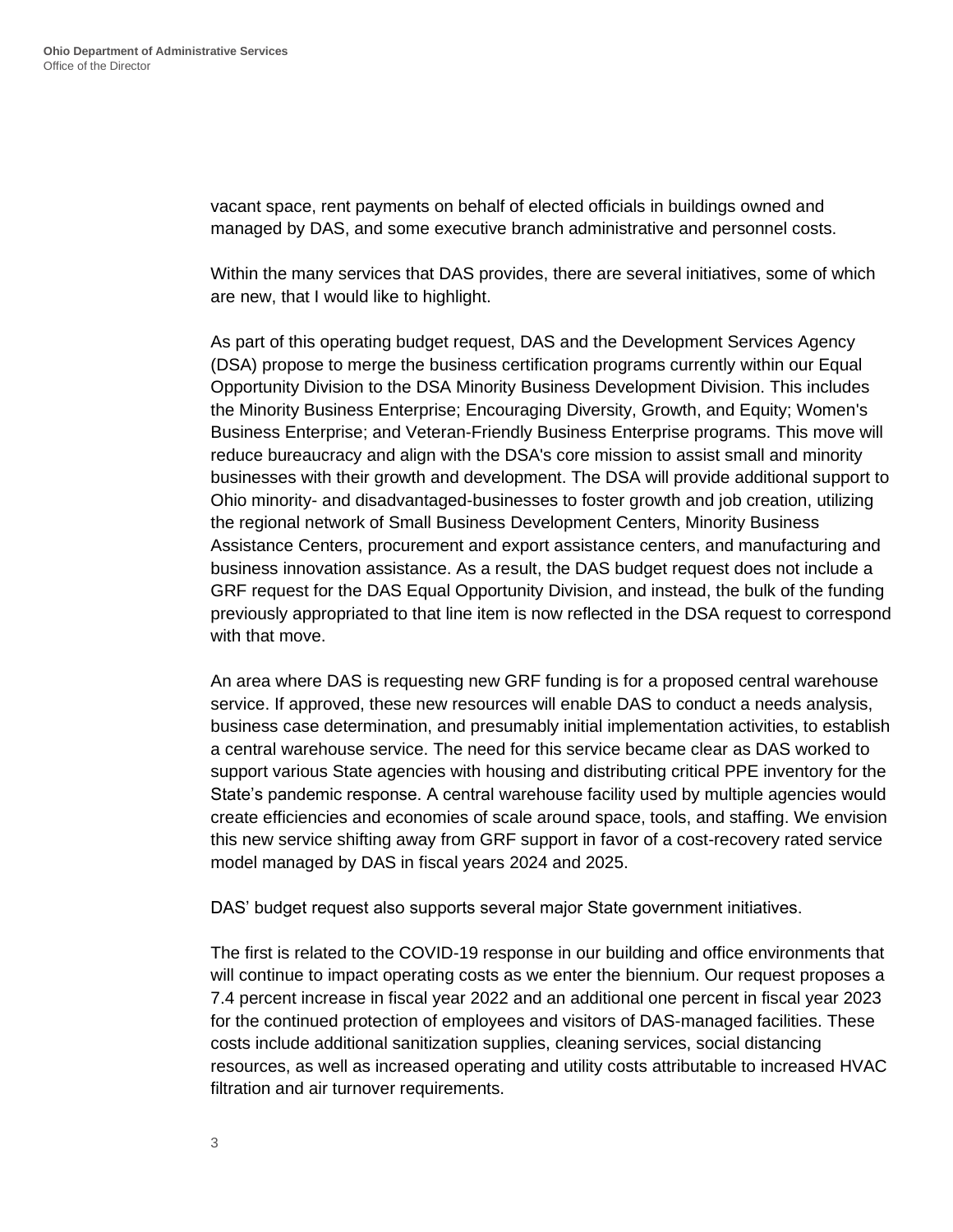We are anticipating increased vacancies within our DAS-owned space as agencies analyze their future needs. While DAS encourages such analysis and right-sizing, we are still responsible for paying for operating costs for more than 4.5 million square feet of office space for State agency use. We will use the results of a recent space study conducted by the DAS Office of Real Estate and Planning to strategically plan efficient use of DAS-owned space as we move into a post-COVID environment.

Another important activity for DAS in the next biennium is support of Lt. Governor Husted's InnovateOhio program. Funded within the IT Development fund (5LJ0), InnovateOhio provides a dedicated funding source to use technology to better serve the citizens and customers of Ohio. InnovateOhio initiatives include developing a statewide broadband strategy to improve access to high-speed internet in urban and rural communities and improving information and data sharing techniques across agencies, boards, and commissions. The InnovateOhio request is comprised of new projects beginning in fiscal year 2022 as well as the fiscal year 2022 component of multi-year projects that were initiated in fiscal year 2021. The multiyear InnovateOhio projects include data.ohio.gov and eWarrants, both priorities of the administration.

Infrastructure is obviously an important part of any IT endeavor, and this budget ensures we can maintain a robust and secure infrastructure, including through our CloudSmart initiative. CloudSmart is a dynamic, cost-effective set of services and technologies from private and public clouds that will improve State operations and quality of services to Ohioans.

This is a good point to mention another effort we have begun, and that is the shift away from reliance on third party contractors for ongoing program management of IT projects. Our plan is to insource staff by replacing contractors with State employees. The proposed budget reflects a significantly reduced contracted workforce from the previous biennium in anticipation of State employee replacement. These funds were requested to offset the reduction already reflected throughout the budget.

Another important initiative funded in this budget is Ohio|Buys, which was DAS's number one priority for fiscal years 2020 and 2021. During the current biennium, DAS successfully onboarded more than 16,000 users and 12 agencies to Ohio|Buys. In fiscal years 2022 and 2023, DAS will complete implementation of Ohio|Buys to remaining cabinet agencies, boards, and commissions. DAS is requesting an increase of \$4.2 million in fiscal year 2022 and a subsequent increase of approximately \$200,000 in fiscal year 2023 as the initiative shifts from the development stage to fully operational.